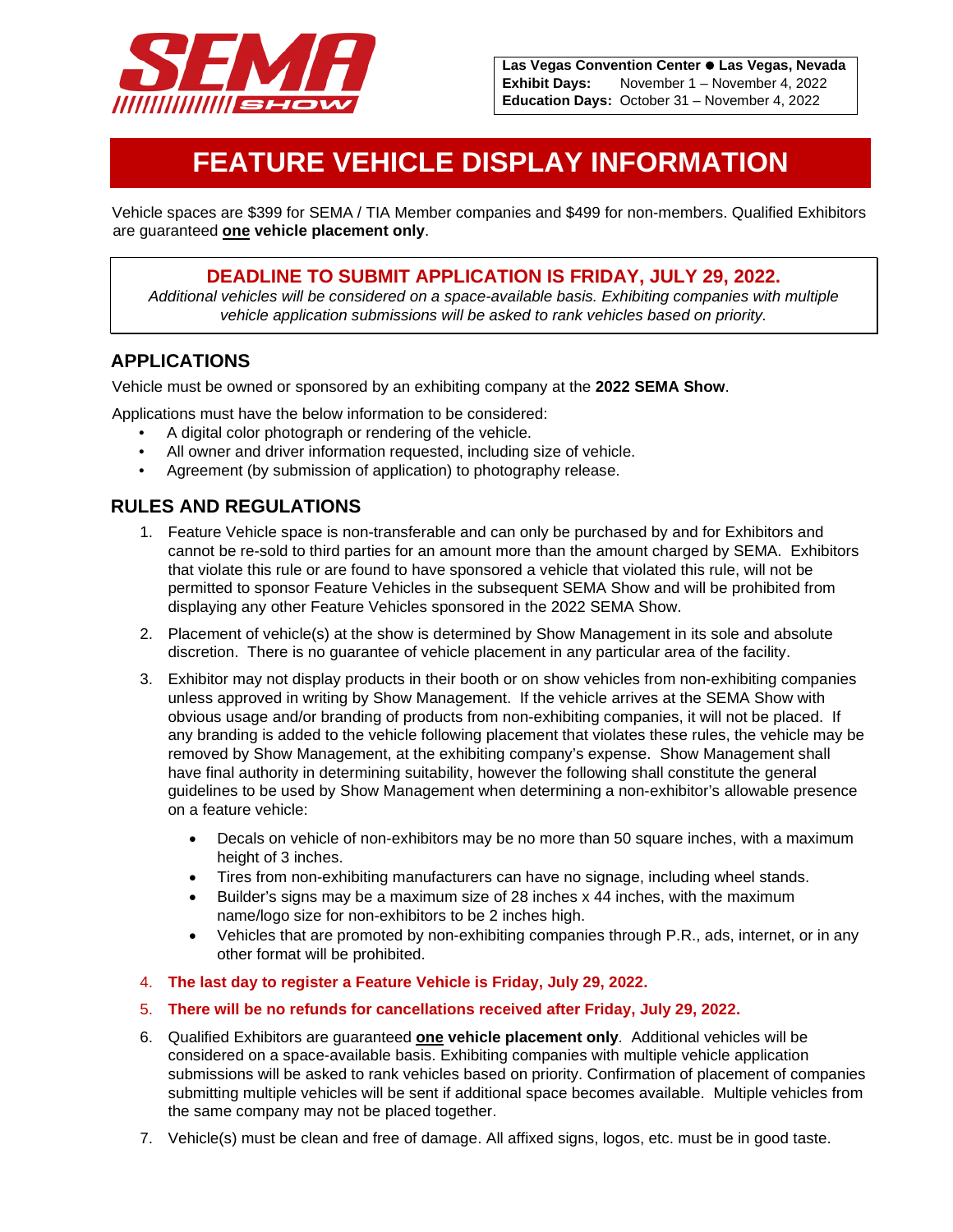

- 8. Vehicle(s) must be unique and aligned with the industry, e.g., race vehicles, custom sport compacts, prototypes, project cars, antiques and classics. Stock vehicles with minor modifications will not be accepted.
- 9. All vehicles must arrive at the Show during the time allotted for check-in processing, as determined by the confirmation receipt. If a vehicle arrives outside of its allotted check-in time, there is no representation or warranty that the vehicle will be placed at the Show. Any vehicle placements after the allotted time will be strictly based on Show Management's discretion and space availability.
- 10. **Badges** to the SEMA Show are \$40 each for Feature Vehicle drivers. The limit is two per Feature Vehicle. Registration forms for badges will be distributed at Feature Vehicle check-in and may be paid for at Registration located in **South Hall**. *Badges will NOT be mailed in advance.*
- 11. Owners are encouraged to provide a descriptive sign giving facts about the vehicle or to acknowledge contributors. Maximum sign size: 28 inches x 44 inches. Wheel stands are recommended. No other marketing, advertising, flyers, business cards or promotion will be permitted.
- 12. Stanchions are not permitted around the vehicle without Show Management approval. Tables or chairs are not permitted around the vehicle during show days, and the vehicle cannot be staffed during show hours.
- 13. If the vehicle requires an electrical supply, the sponsoring exhibitor will be responsible for the cost and ordering of electricity through Freeman. If the exhibitor orders electrical service in advance of vehicle placement, it is the responsibility of the exhibitor to then notify Freeman on-site of the vehicle location once it is placed. Contact Freeman at 702-407-4660.
- 14. All vehicles must adhere to LVCVA Fire Regulations:
	- Both battery cables must be disconnected and taped.
	- A vehicle with a cutoff switch is not required to disconnect the battery cables, but switch must remain off throughout entire show and cannot be accessible to the public.
	- Fuel tanks must have no more than ¼ tank of gas or a maximum of 5 gallons, whichever is less.
	- Fuel filler caps must be equipped with locking cap and/or sealed with tape.
	- Alarm systems must be deactivated for the length of the show.
- 15. All vehicles must remain in their assigned positions until 4:00 p.m., Friday, November 4, 2022. However, all vehicles must be removed from the property by 10:00 p.m., Friday, November 4, 2022 unless Show Management approval for late removal has been received.
- 16. Once placed, display vehicles may not be started or moved without the approval and direction of Show Management. **STARTING THE ENGINE DURING SHOW HOURS IS CAUSE FOR IMMEDIATE REMOVAL FROM THE SHOW**. Exhibitors that violate this rule will be prohibited from sponsoring Feature Vehicles in future SEMA Shows.
- 17. Music or noise emitting from the vehicle cannot exceed 85 decibels. Vehicle owners or exhibitors receiving requests from Show Management to reduce the music volume or noise level must conform immediately to the request or be subject to having the power to the sound system disconnected or removal of the vehicle from the Show. If after receiving a second warning that they are in violation, the vehicle will be removed from the Show.
- **18. Exhibiting company noted on application assumes all liability for any loss or damage to Feature Vehicle. SEMA and the Las Vegas Convention & Visitors Authority decline any/all responsibility for loss or damage suffered by vehicles while on display or at any other time. Insurance for loss or damage is highly recommended.**
- 19. Children under the age of 16 will not be allowed entrance into the Show and there are no childcare services.
- **20. There is no trailer parking and/or overnight parking for trailers at the Las Vegas Convention Center. If left unattended, they will be towed.**
- **21.** Firearms, weapons, fireworks, and explosives of all kinds, including replicas are prohibited from the premises of the SEMA Show. This prohibition applies to interior and exterior premises, including parking areas, and applies to all vehicles and displays whether the weapons/firearms are permanently or temporarily affixed. Any exceptions to this policy must be granted in writing by Show Management.